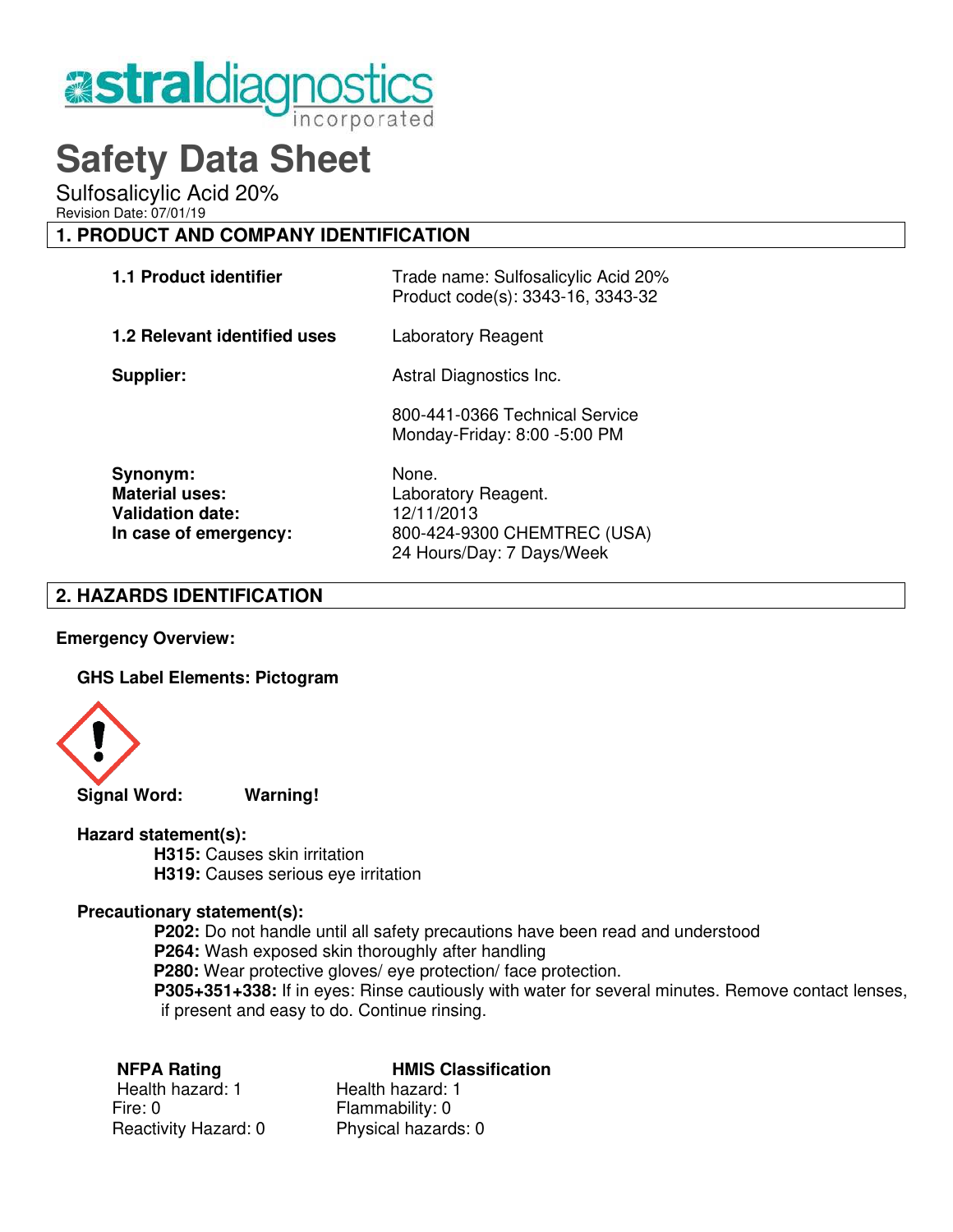# **3. COMPOSITION/INFORMATION ON INGREDIENTS**

| <b>Name</b>         |  |
|---------------------|--|
| Sulfosalicylic Acid |  |
| Water               |  |

Sulfosalicylic Acid 7732-18-5 20

**CAS number**  $\%$  **by volume** 7732-18-5 **Balance** 

# **4. FIRST AID MEASURES**

**First-aid measures general:** Never give anything by mouth to an unconscious person. If you feel unwell, seek medical advice (show the label where possible).

**First-aid measures after inhalation:** Remove victim to fresh air and keep at rest in a position comfortable for breathing. Immediately call a poison center or doctor/physician.

**First-aid measures after skin contact:** Remove/Take off immediately all contaminated clothing. Rinse skin with water/shower. Immediately call a poison center or doctor/physician.

**First-aid measures after eye contact:** Rinse cautiously with water for several minutes. Remove contact lenses, if present and easy to do. Continue rinsing. Immediately call a poison center or doctor/physician.

**First-aid measures after ingestion:** Rinse mouth. Do NOT induce vomiting. Immediately call a poison center or doctor/physician.

# **5. FIREFIGHTING MEASURES**

**Flammability of the product:** Non Flammable

**Extinguishing media:** Use suitable media for surrounding materials. Use water fog, avoid direct stream.

**Special exposure hazards:** Avoid contact with strong oxidizers

**Hazardous thermal decomposition products:** Decomposition products: carbon dioxide, carbon monoxide

**Special protective**

**equipment for fire-fighters:** Fire-fighters should wear appropriate protective equipment for surroundings.

**Explosion hazards:** Not-applicable

# **6. ACCIDENTAL RELEASE MEASURES**

# **6.1. Personal precautions, protective equipment and emergency procedures**

#### **6.1.1. For non-emergency personnel**

 Protective equipment: Gloves. Safety glasses. Combined gas/dust mask with filter type B/P3. Emergency procedures: Evacuate unnecessary personnel.

#### **6.1.2. For emergency responders**

Protective equipment: Equip cleanup crew with proper protection. Emergency procedures: Ventilate area.

#### **6.2. Environmental precautions**

Prevent entry to sewers and public waters. Notify authorities if liquid enters sewers or public waters. Avoid release to the environment.

## **6.3. Methods and material for containment and cleaning up**

Methods for cleaning up: Soak up spills with inert solids, such as clay or diatomaceous earth as soon as possible. Collect spillage. Store away from other materials.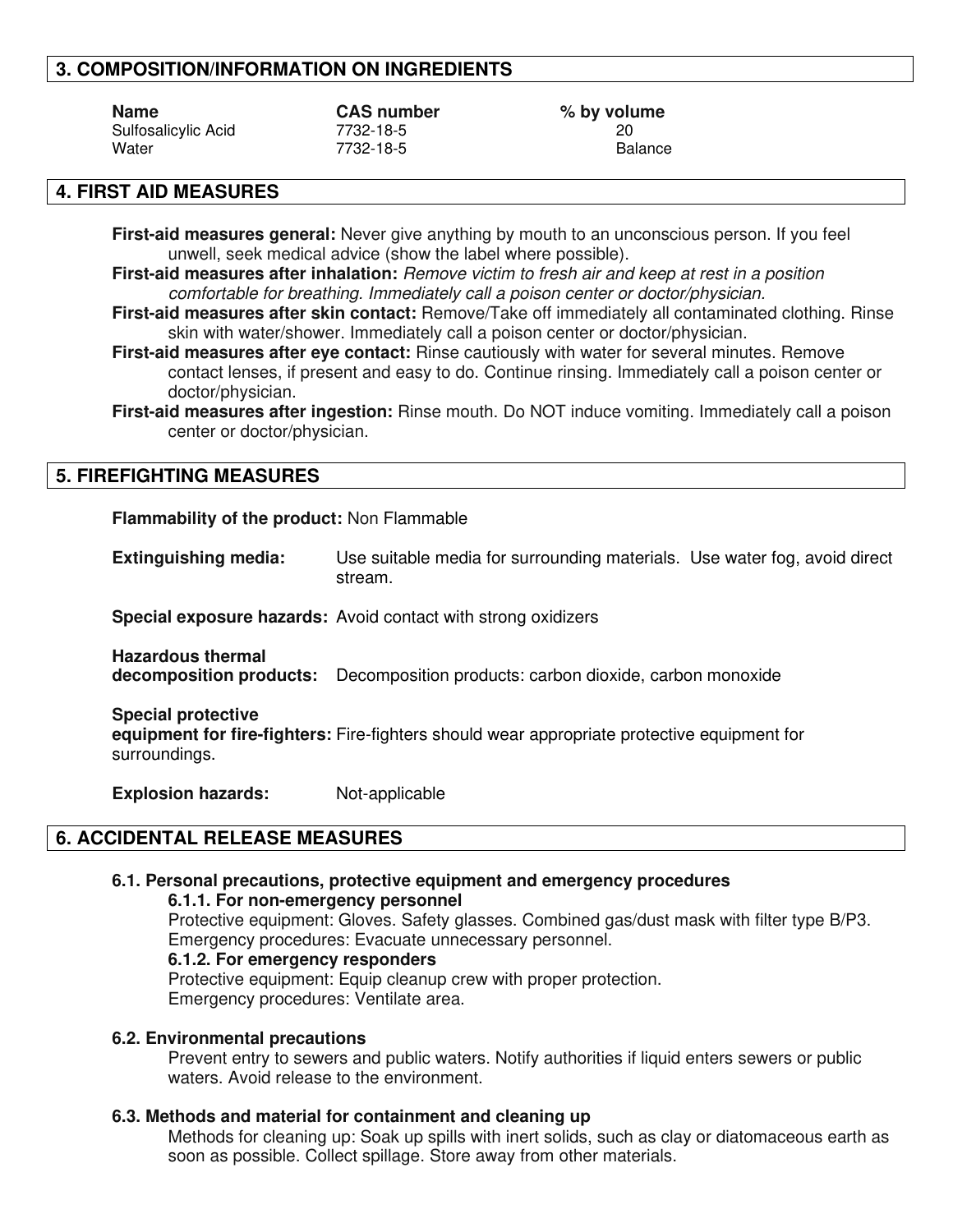#### **6.4. Reference to other sections**

See Heading 8. Exposure controls and personal protection

# **7. HANDLING AND STORAGE**

#### **7.1. Precautions for safe handling**

**Precautions for safe handling:** Wash hands and other exposed areas with mild soap and water before eating, drinking or smoking and when leaving work. Provide good ventilation in process area to prevent formation of vapor. Do not breathe mist, vapors, spray. Obtain special instructions before use. Use personal protective equipment as required. Do not handle until all safety precautions have been read and understood.

**Hygiene measures:** Wash exposed skin thoroughly after handling. Wash contaminated clothing before reuse.

#### **7.2. Conditions for safe storage, including any incompatibilities**

 **Technical measures:** Comply with applicable regulations. **Storage conditions:** Keep container closed when not in use. Protect from sunlight. Store in a well-ventilated place.

 **Incompatible products:** Strong oxidizers. Strong bases.  **Incompatible materials:** Sources of ignition. Direct sunlight

# **8. EXPOSURE CONTROLS/PERSONAL PROTECTION**

## **Consult local authorities for acceptable exposure limits.**

Control parameters not applicable

**Personal protective equipment:** Safety glasses. Gloves. Protective clothing. High gas/vapor concentration: gas mask with filter type B.

**Hand protection:** Wear protective gloves.

**Eye protection:** Chemical goggles or face shield.

**Skin and body protection:** Wear suitable protective clothing.

**Respiratory protection:** Wear appropriate mask. Gas mask with filter type B.

**Other information:** Do not eat, drink or smoke during use.

# **9. PHYSICAL AND CHEMICAL PROPERTIES**

**Physical state:** Liquid. **Color:** clear, colorless **Flash Point:** NA **Color: Color:** mild pungent **Melting/freezing point: NA <b>Relative density: NA Vapor pressure: NA <br>
Odor threshold: NA <b>Constantial Evaporation rate:** N<br> **Constantial Evaporation rate: N** 

**Odor:** mild pungent **pH:** NA **Boiling/condensation point:** NA **Evaporation rate: NA VOC: NA Solubility:** Soluble in the following materials: water

# **10. STABILITY AND REACTIVITY**

**10.1. Reactivity**

Stable under normal conditions

#### **10.2. Chemical stability**

Discolors on exposure to light

**10.3. Possibility of hazardous reactions**

Not established

#### **10.4. Conditions to avoid**

Direct sunlight. Extremely high or low temperatures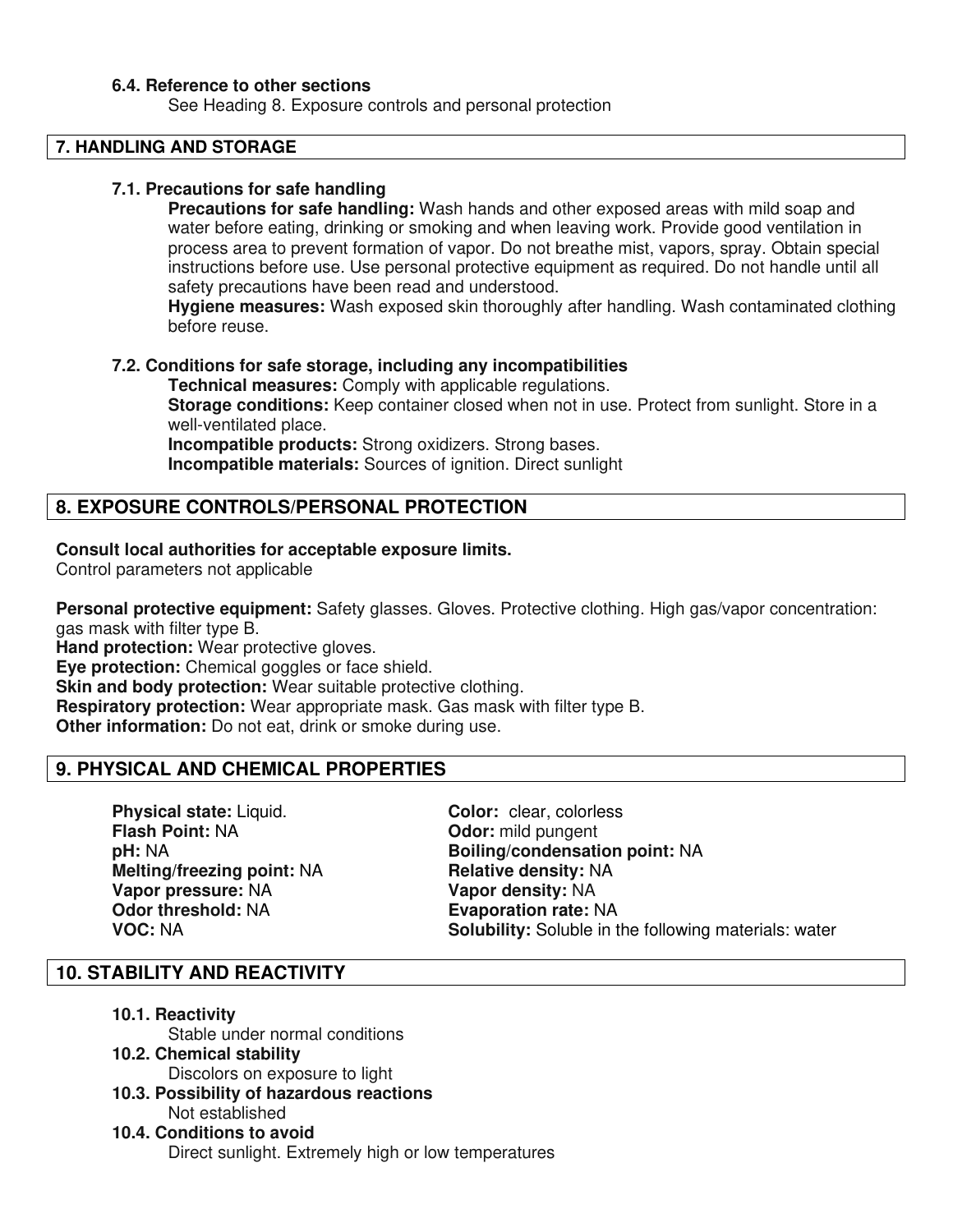# **10.5. Incompatible materials**

Strong oxidizers. Strong bases.

**10.6. Hazardous decomposition products**

Sulfur compounds. Carbon monoxide. Carbon dioxide.

# **11. TOXICOLOGICAL INFORMATION**

**Sulfosalicylic Acid (5965-83-3) LD50 oral rat** 2450 mg/kg **LD50 dermal rabbit** >5000 mg/kg **ATE US (oral)** 2450 mg/kg body weight

**Water (7732-18-5) LD50 oral rat** ≥ 90000 mg/kg **ATE US (oral)** 90000.000 mg/kg body weight

**Skin corrosion/irritation: Causes skin irritation Serious eye damage/irritation:** Causes serious eye damage **Respiratory or skin sensitization:** Not classified **Germ cell mutagenicity:** Not classified **Carcinogenicity:** Suspected of causing cancer (oral)

# **12. ECOLOGICAL INFORMATION**

**Toxicity:** no data available **Persistence and degradability:** no data available **Bioaccumulative potential:** no data available **Mobility in soil:** no data available **PBT and vPvB assessment:** no data available **Other adverse effects:** no data available

# **13. DISPOSAL CONSIDERATIONS**

The information presented only applies to the material as supplied. The identification based on characteristic(s) or listing may not apply if the material has been used or otherwise contaminated. It is the responsibility of the waste generator to determine the toxicity and physical properties of the material generated to determine the proper waste identification and disposal methods in compliance with applicable regulations. Disposal should be in accordance with applicable regional, national and local laws and regulations.

# **14. TRANSPORT INFORMATION**

**DOT (US)**  Not regulated

# **15. REGULATORY INFORMATION**

# **15.1 US Federal Regulations**

All components of this product are listed, or excluded from listing, on the United States Environmental Protections Agency Toxic Substances Control Act (TSCA) inventory expect for:

Sulfosalicylic Acid: CAS 5965-83-3

# **15.2 International Regulations**

Sulfosalicylic Acid Listed on the Canadian DSL